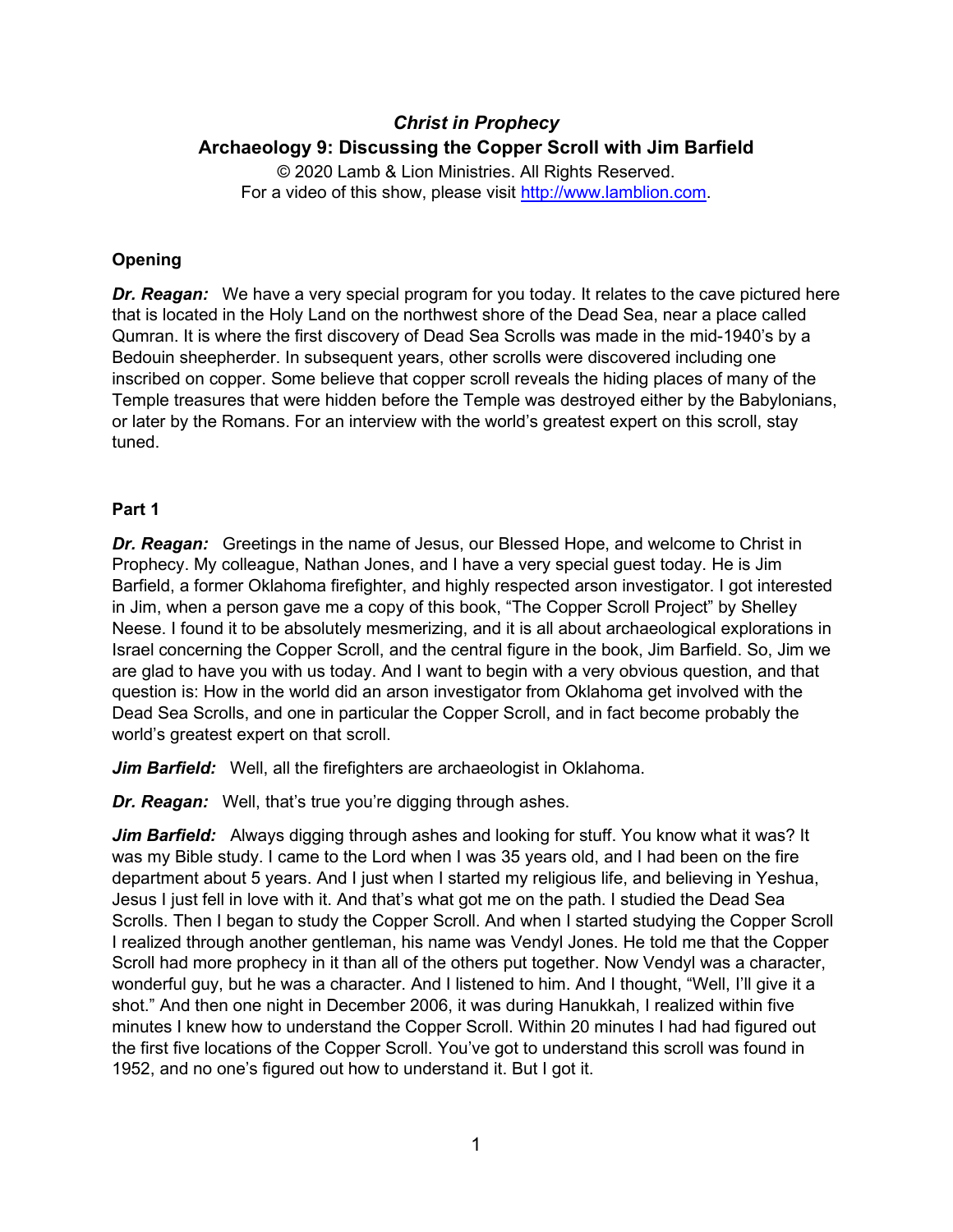*Dr. Reagan:* Yeah, so for the benefit of our viewers let me just make clear that the Dead Sea Scrolls were found in the mid-40's.

# *Jim Barfield:* Yes.

*Dr. Reagan:* And this was found in 1952. And when you said locations what you're talking about is that this Copper Scroll seems to be a scroll that is telling about where certain treasures are buried, correct?

*Jim Barfield:* Yes, there are some out there that would argue with me, but I don't care. These are First Temple treasures. And there are about 57 locations according to the research that I've done.

*Dr. Reagan:* Well, now, let me just stop you there and ask you a question. In the reading that I've done on this most of the people seem to believe that these treasures came either from the Second Temple, or they came before the Bar-Kokhba Revolt or during it. Why do you put it in the first, the First Temple? That puts it way back there.

*Jim Barfield:* Oh, it does. But as an investigator you've got to listen to everybody.

*Dr. Reagan:* Okay.

*Jim Barfield:* You got to get all your information gathered.

*Dr. Reagan:* So, what evidence puts it there?

*Jim Barfield:* The evidence was about four different manuscripts from the time of the actual events, which were at Jeremiah time frame. There are four different documents that say that it was during the Jeremiah period, and it was during the exile into Babylon.

*Dr. Reagan:* What was during then?

*Jim Barfield:* Whenever the men at Qumran buried the treasures there in the ruins.

*Dr. Reagan:* Does it ever mention specifically a copper scroll?

*Jim Barfield:* It does indeed.

*Dr. Reagan:* Oh, is that right?

*Jim Barfield:* Yeah, it was Emeq HaMelekh which means Valley of the King written in the 1600's. And the gentleman said that it was--it was all this information was put on a copper plate, "luach nechoshet" which means copper plate in Hebrew.

*Dr. Reagan:* Yes.

*Nathan Jones:* What is so odd about, we are talking about the Dead Sea Scrolls, they were papyrus in jars, but you are saying this is a scroll made out of metal. Is that rare?

*Jim Barfield:* Very rare.

*Nathan Jones:* Very rare.

*Jim Barfield:* Not only in the Dead Sea Scrolls, but anywhere.

*Dr. Reagan:* And what does it indicate to you that it was done on metal?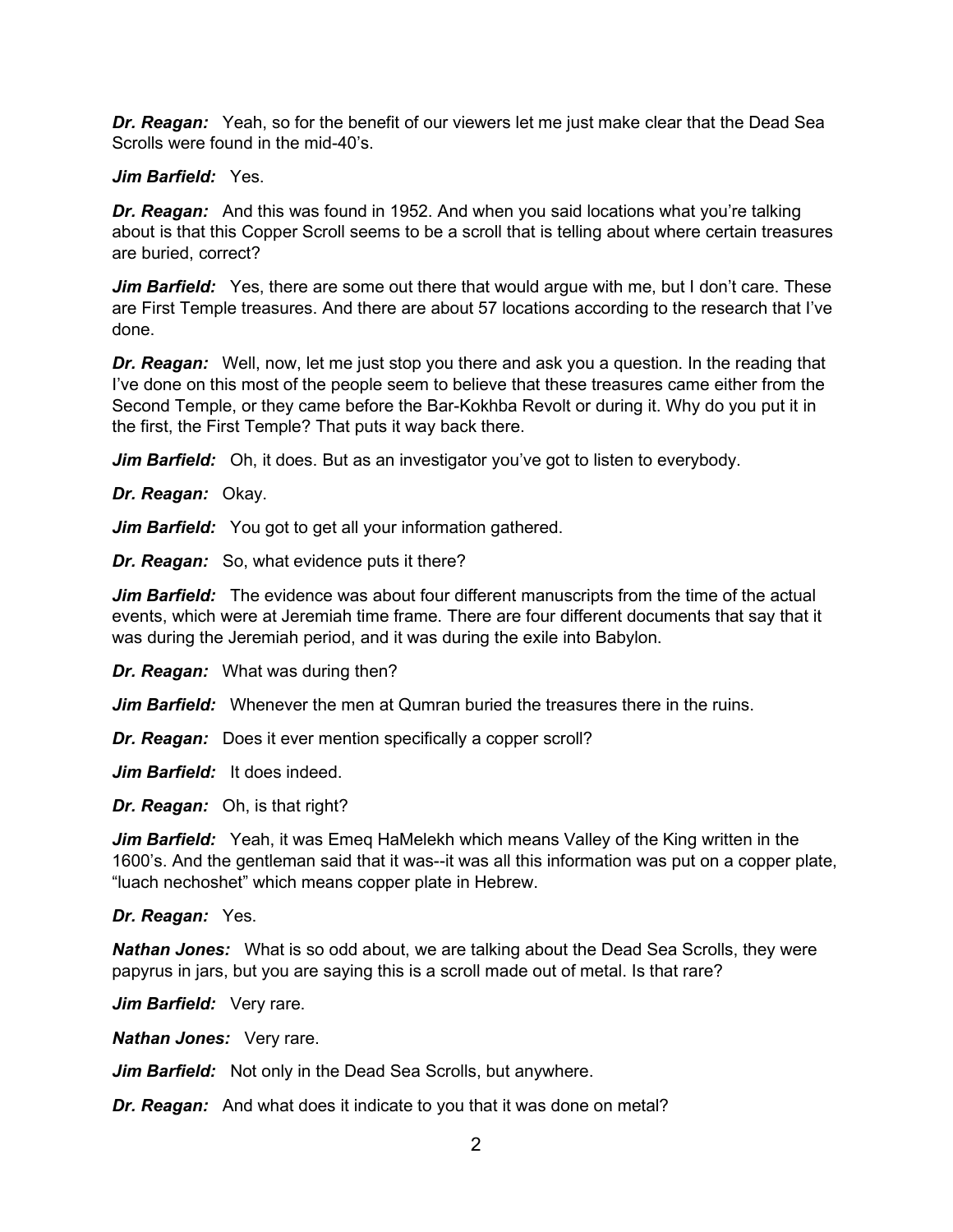*Jim Barfield:* Why it was done on metal? They wanted it to last for millennium. That's why. They wanted it to last for a long time, and they didn't want to lose that information.

*Dr. Reagan:* They didn't want it lost, or deteriorate, or rot.

*Nathan Jones:* So, whatever is on it is super important.

*Jim Barfield:* Oh, it is. Oh, gosh, yeah. They did backwards, they had to write the thing backwards, and under pressure.

*Nathan Jones:* Wrote it backwards, what do you mean?

*Jim Barfield:* Meaning they had to write, Hebrew is right to left, they had to write it left to right because they were impressing it into the copper so that when you flip it over.

*Nathan Jones:* What did they use, like a mallet?

*Jim Barfield:* That's what I believe a little mallet, and a stylus and you just tapped it in there. And you can see where they made mistakes.

*Nathan Jones:* They wrote it backwards.

*Dr. Reagan:* This scroll was in two parts rolled up very tightly.

*Jim Barfield:* Yes.

*Dr. Reagan:* How in the world did they ever get it unrolled without destroying it?

*Jim Barfield:* Actually, it was in three parts.

*Nathan Jones:* Three parts.

*Jim Barfield:* Yeah, there were three different sheets of copper. And they couldn't get it to unroll because it was so fragile. It was green of course from the patina. And the years had rotted away a small portion of it. But they had to take The Copper Scroll, they took it to Manchester, England, and a gentleman there used an old dental tool, it was one of those like they use nowadays to reach the drill down into your mouth.

*Nathan Jones:* Oh, yeah, and drilled across.

*Jim Barfield:* Well, these were pulleys and ropes, and you know pulled it through that.

*Dr. Reagan:* And cut it into strips?

Jim Barfield: And they cut it into strips about so wide, so that they could take each one off, lay it to the side.

*Dr. Reagan:* And when you lay it all out what size is it?

*Jim Barfield:* If you put it end to end the whole thing is seven feet long, a little over seven feet long, and one foot wide.

*Dr. Reagan:* Wow.

*Jim Barfield:* And it's got some amazing information on it.

*Nathan Jones:* Who are the guys that made it?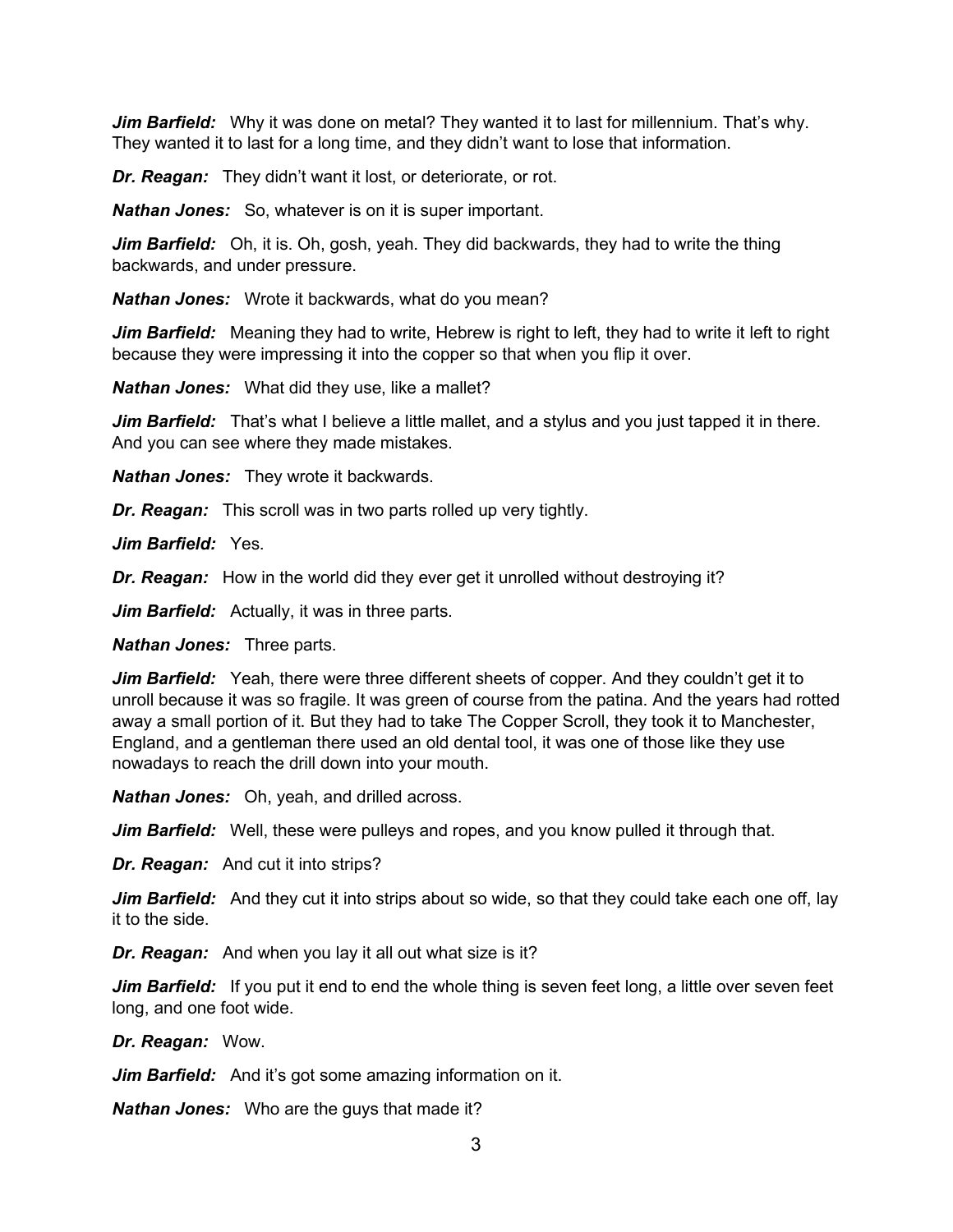*Jim Barfield:* Well, I tell you what, I can tell you what two of them who they were, and you'll know who they are Haggai and Zechariah the prophets.

*Nathan Jones:* Okay, the post-exilic prophets.

*Jim Barfield:* Yes.

*Nathan Jones:* Back from Babylon and help restore the temple.

*Jim Barfield:* Yes, that is it exactly. And I believe they were young boys when they wrote this copper scroll, because it looks like they used crayons on it in some places.

*Dr. Reagan:* Well knowing what I do about Israel, and about particularly archaeologists and the control of archaeology in that land. I would imagine that when you showed up over there they would completely dismiss you as nothing in the world but a crazy treasure hunter.

*Jim Barfield:* Exactly.

*Nathan Jones:* They probably get a lot of those too.

*Jim Barfield:* They do. A lot of them.

*Dr. Reagan:* How did you get past that barrier?

*Jim Barfield:* Well, I met a lady in Lawton, Oklahoma, she was a number two in charge of the Comanche Nation College, a little Comanche lady, wonderful lady. She knew the head of the Antiquity Authority. She called him up and said, "You need to listen to this guy."

*Dr. Reagan:* Now that had to be a God-incident.

*Jim Barfield:* It was. There is no doubt about it. And two weeks later I'm in Israel.

*Dr. Reagan:* But even so I'm sure they were looking at you like, you know.

*Jim Barfield:* He did. Yeah, he did, we sat, I sat down to show it to him. And I laid it on the table in front of him. And he's-- you've got to picture this when I told him it was the Copper Scroll. He just went, huh, he was a gentleman, but he was frustrated. And I began to show him. I showed him the first location. He leaned forward. Second. He got up a little further. Third he pulled the book up close to him. And the fourth one he stopped me. He said, "Mr. Barfield, stop." He reaches in his phone--for his phone is in his briefcase, pulls it out and he calls back to the office and sets up a meeting with the two top guys over the West Bank, Yuval Peleg, and Yizhak Magen. They met me about four days later at the Rockefeller Museum, and they were interested.

*Dr. Reagan:* Okay, now, it mentions in the book here that you broke the code of this thing. What did that mean?

*Jim Barfield:* Really, breaking code is nothing more than I learned how to understand it.

*Dr. Reagan:* Okay, so it had already been translated, in fact several translations.

*Jim Barfield:* There were lots of translations of it.

*Dr. Reagan:* Did you do your own translation?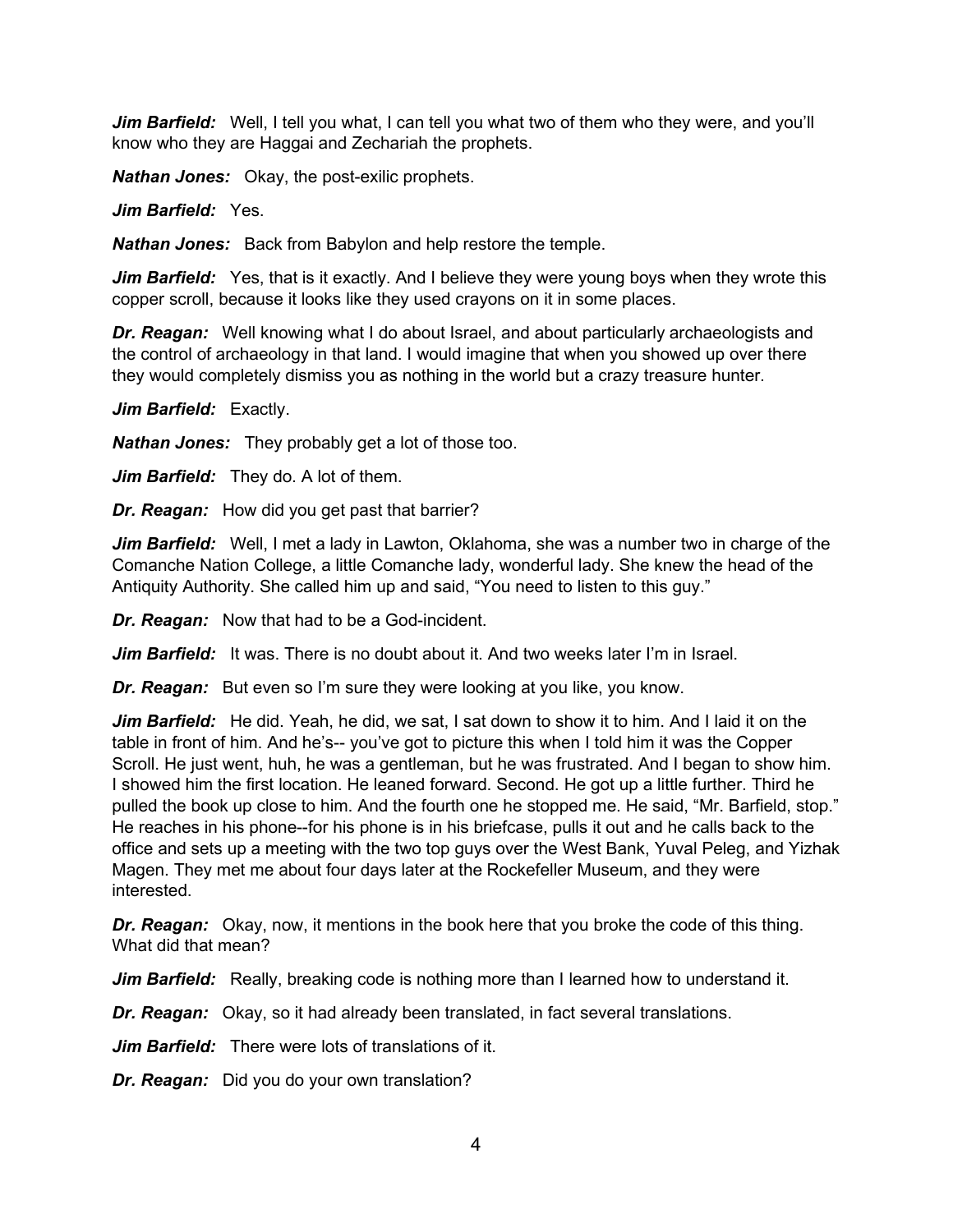*Jim Barfield:* Mines really not a translation because you know how I figured it out? Strong's Concordance.

## *Nathan Jones:* Oh.

*Jim Barfield:* I just took the Hebrew words out of the Strong's Concordance, and when I found it on The Copper Scroll I got the meaning, and I wrote it down. Got the meaning, wrote it down, until I formed a complete sentence.

*Dr. Reagan:* Okay, they had this thing. They've had the translation. But what was your breakthrough? What was it that caught their attention when you came with it?

*Jim Barfield:* Oh, when they saw my research.

#### *Dr. Reagan:* Alright.

*Jim Barfield:* I'm telling you by the time you get to the fourth location every single one of the major people in Israel that saw my research, when I get to the fourth location they just go, "Oh, my gosh, this is so simple."

*Dr. Reagan:* Well, had they not taken these locations seriously?

**Jim Barfield:** They did. But do you know what they thought? I followed the instructions. My wife laughs at me every time I tell this story.

*Dr. Reagan:* Men don't often do that.

*Jim Barfield:* Because I never follow the instructions.

*Nathan Jones:* Amen to that.

*Jim Barfield:* You give me a swing set. I don't need instructions.

*Nathan Jones:* No, there's always some parts left over too.

*Jim Barfield:* Yeah. A lot of parts. But in this case I followed the instructions. And it said, "Under the ruins in the Valley of Achor." I said, "Okay. I'll find a set of ruins." I know where the Valley of Achor is at. And I knew Qumran because I had been studying the Dead Sea Scrolls.

*Dr. Reagan:* Okay, now tell us about how the breakthrough with you that came when you were studying a map of Jerusalem, and how you applied that to Qumran.

*Nathan Jones:* Yeah, that was fascinating.

*Jim Barfield:* That was a God day. Because I was looking for a map of Jerusalem at the time of Jeremiah.

# *Dr. Reagan:* Okay.

*Jim Barfield:* Because I needed more information because I knew that was the period. Well, when I found the map and it was on-line, of course, because that is where you find everything. I found the map and I looked at the thing and I thought, "Why did they draw Qumran upside down? And why do they have Jerusalem written underneath it?"

*Dr. Reagan:* So, you saw that immediately?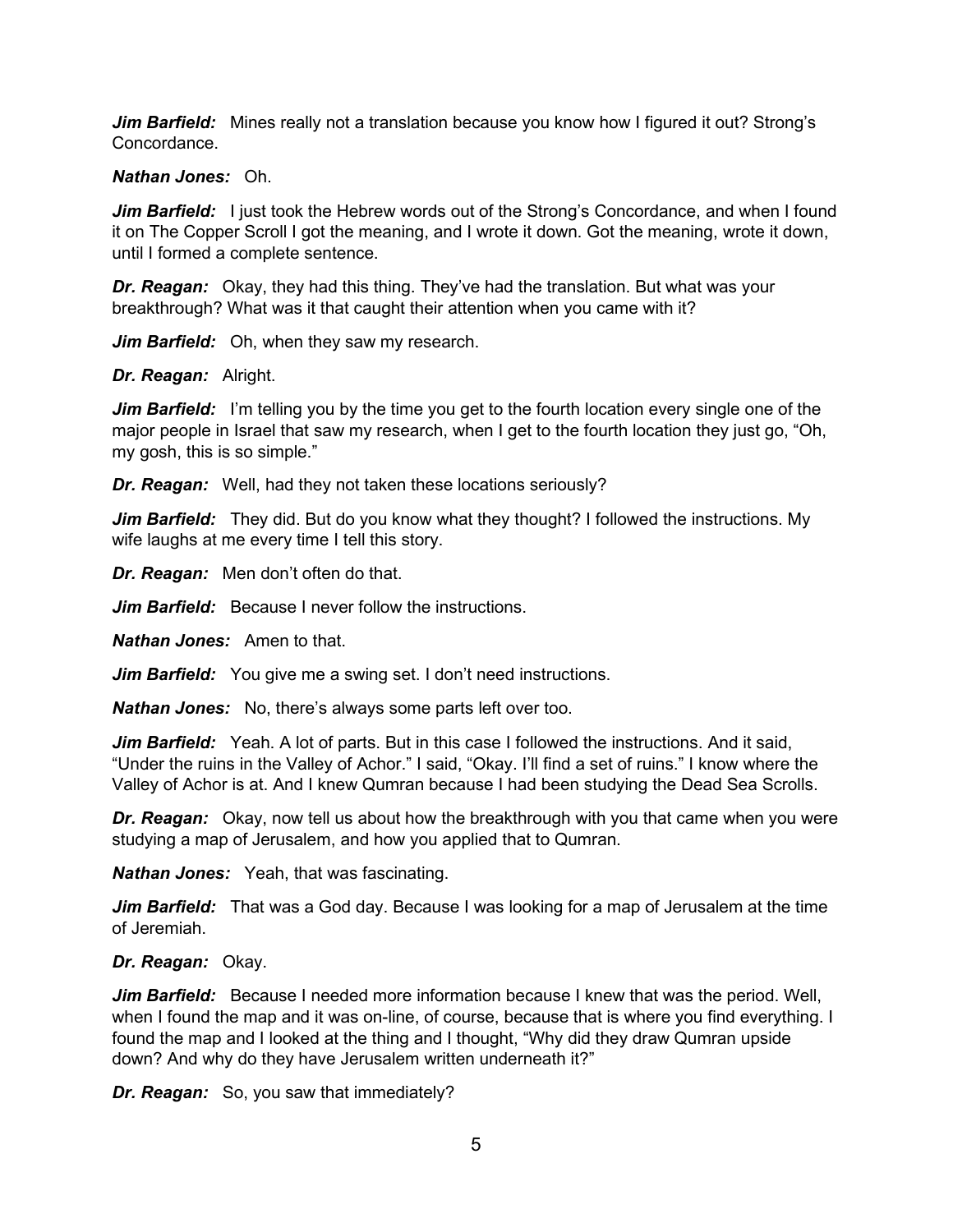*Jim Barfield:* Immediately. And I thought, "Oh, my goodness." So, I got a picture of Qumran and I rotated it 180 degrees, and they were a match.

*Nathan Jones:* Wow! So, they laid out, the Essenes who founded it, laid out Qumran to look like Jerusalem.

*Jim Barfield:* Yes, to look like Jerusalem. And I'm telling you now they weren't just Essenes. Matter of fact they were never were called Essenes back then.

*Nathan Jones:* The Way, right?

*Jim Barfield:* The Way. The Poor. The Sons of Light. You ever heard of these things before? Yeah, well, that's what they called themselves. And those men were the prophets. I'm telling you they were the prophets of Israel.

*Nathan Jones:* The biblical prophets?

*Jim Barfield:* Yes, the biblical prophets of Israel.

*Nathan Jones:* They would go out there in the desert.

*Jim Barfield:* No, they lived in the desert. Where did all of the prophets come from whenever they were going to Jerusalem to chew out the priesthood there? The wilderness.

**Dr. Reagan:** Were you finally able to convince the authorities there in Israel that you weren't just treasure hunters?

*Jim Barfield:* Oh, yeah. Oh, yeah. Once they saw my research they realized that, hey, this guy knows what he's talking about.

*Dr. Reagan:* Now, when we were having dinner together I asked you: Why in the world is there so much reluctance on the part of the Israelis to do the digs and find these treasures? And you pointed out something to me that is very interesting.

Jim Barfield: It's really not reluctance. It's protection of the items. There's the Oslo Accords. There are stipulations in there if something if found in the West Bank there is a debate who it is going to belong to: Palestinians or--

*Dr. Reagan:* Yeah, these are temple treasures and they could go to the Palestinians. They could go to the Jordanians, they could go to the Egyptians.

*Jim Barfield:* Egyptians, yeah, but that is not going to happen. I've got a God that says otherwise.

*Dr. Reagan:* So, they prefer to leave it.

*Nathan Jones:* Underground.

*Jim Barfield:* In the ground until the right time.

*Nathan Jones:* Now, did I hear that even metal detectors are illegal when you go out--?

*Jim Barfield:* Oh, my goodness, yeah. You don't want to take a metal detector over there and get caught with it.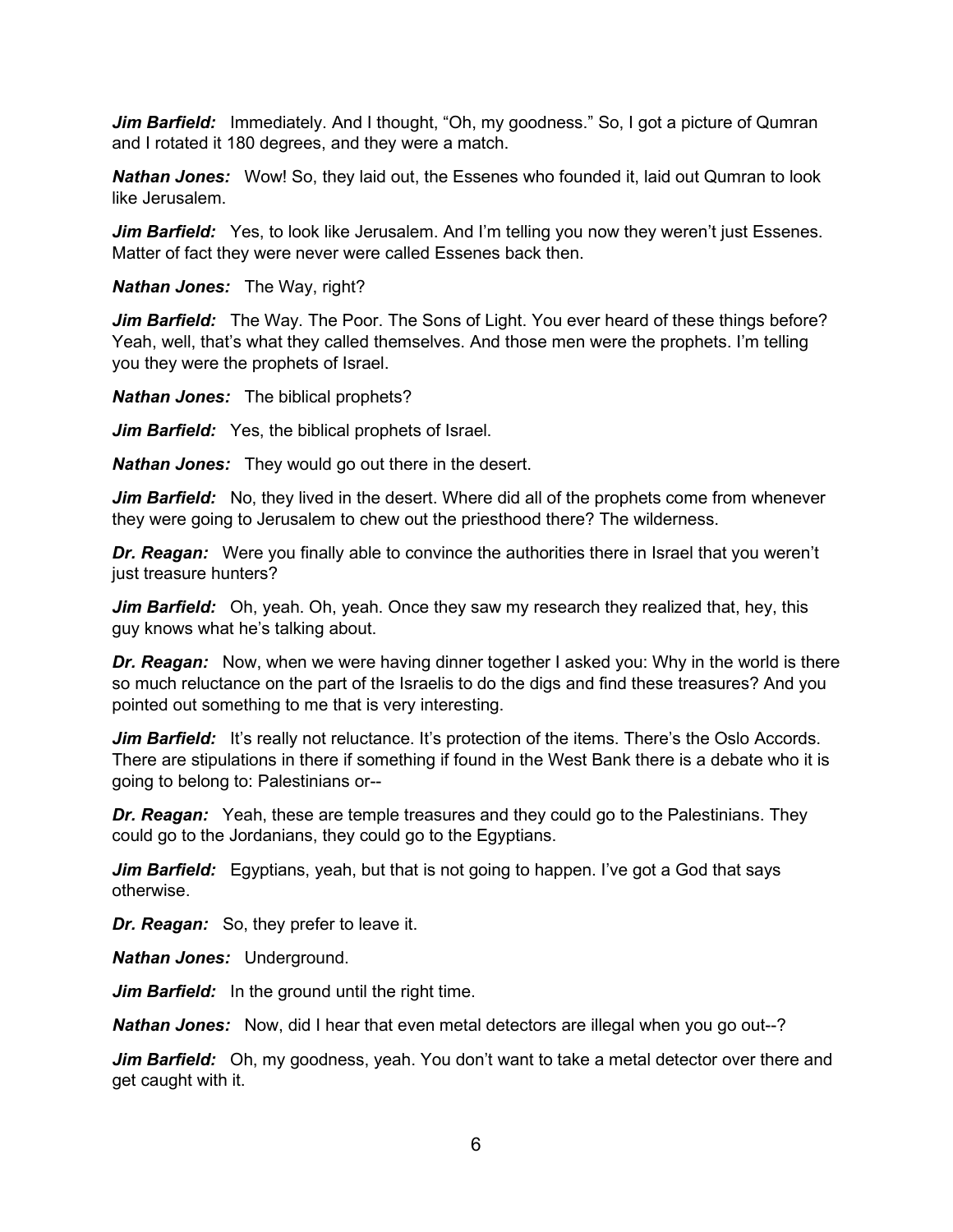*Nathan Jones:* Because I saw a video of you actually going around with one. So, I was wondering how you got one and could prove that these treasures are under the dirt?

*Jim Barfield:* What happened was I was asked to go to New York City to meet a gentlemen by the name of Moshe Feiglin. Moshe Feiglin immediately believed in what I was doing. He saw, I was showing him my research, got the fourth one and he was just, "Why are you not diggng?"

*Dr. Reagan:* Significant guy.

Jim Barfield: That's what he said, "Why are you not digging?" I said, "I can't. Your government is stopping me." And he said, "What?" He said, "When are you going to be in Israel again?" I said, "One month." He said, "Call me. We'll go do it." He said, "I'll do it under my authority."

*Dr. Reagan:* He's a member of Parliament.

*Jim Barfield:* Yeah, Deputy Speaker of the Knesset.

*Dr. Reagan:* So, he had immunity.

*Jim Barfield:* He had immunity from any arrest. And there is a story behind that, but.

*Dr. Reagan:* Well let me tell you what, let's take a break here, and when we come back I want to talk about your search for these thing. Okay?

# **Part 2**

*Nathan Jones:* Welcome back to Christ in Prophecy and our interview with Jim Barfield, an arson investigator from Oklahoma who became interested in the Dead Sea Scrolls, and ended up becoming one of the world's foremost experts on the mysterious Copper Scroll, called that because it is the only one of the Dead Sea Scrolls that is inscribed on copper. Well, Jim, please tell us, I want to know how did you journey on this begin?

*Jim Barfield:* It began in February of 2007. After I figured out I knew how to understand The Copper Scroll, I wanted to go to Jerusalem and to Israel and check out my theories. And we hopped on a jet with a backpack each, me and my wife, and we wound up in the Jaffa Gate Hostel the first night.

*Dr. Reagan:* Oh, boy.

*Jim Barfield:* Guys, that was an experience and adventure all unto itself. As a fire marshal, code enforcement is nonexistent in the Old City.

*Nathan Jones:* You must have a really good wife.

*Jim Barfield:* She is wonderful. She has been with me for 41 years. And she is incredibly supportive of this project. So, yeah, and that's when it started was February of 2007.

*Nathan Jones:* And you were there to do what?

*Jim Barfield:* To check my research against the actual ruins of Qumran.

*Nathan Jones:* Okay, so, you did go to Qumran?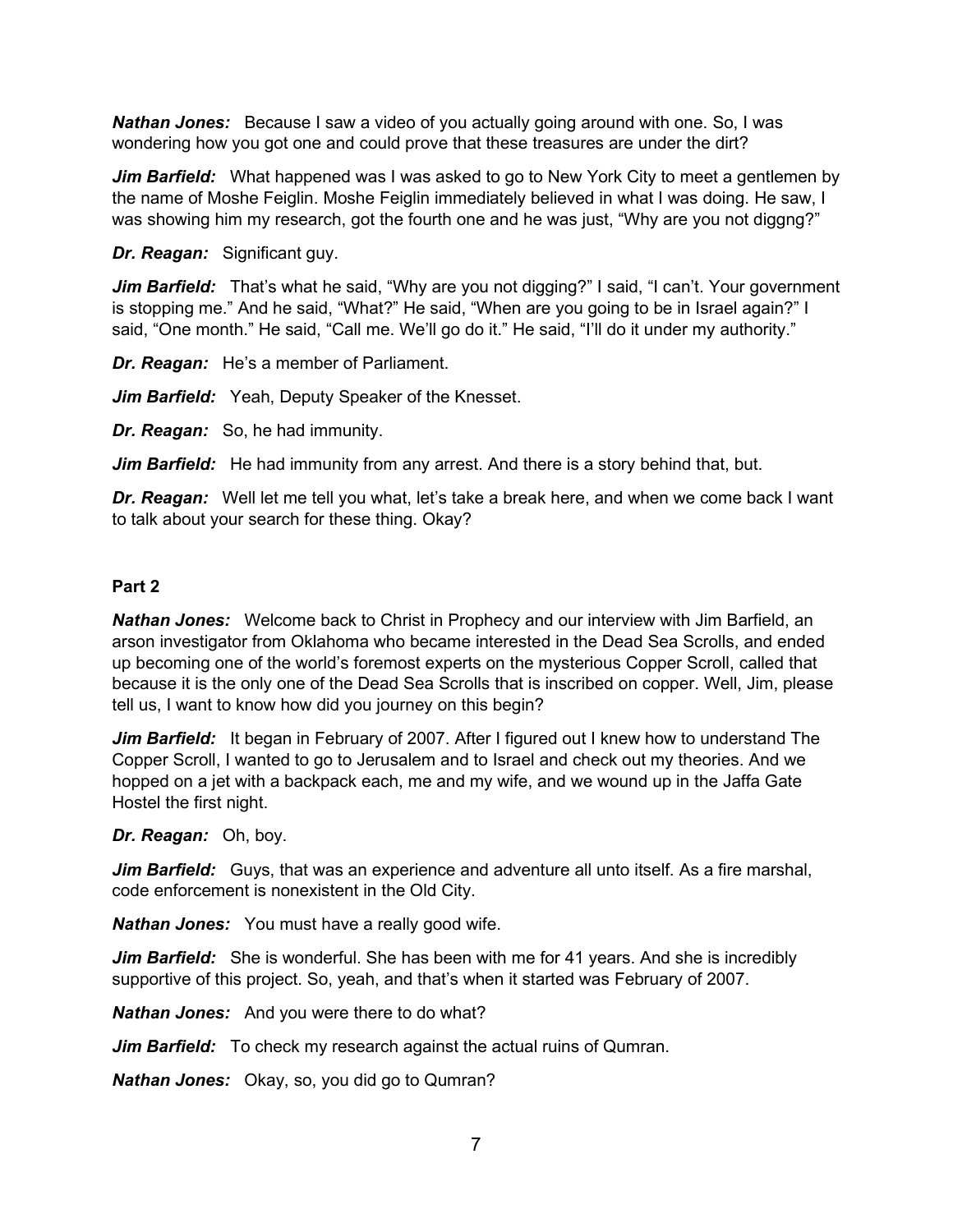*Jim Barfield:* Oh, yeah. Oh gosh, yeah. I would have walked there if I had to.

*Nathan Jones:* It's hot. Very hot.

*Jim Barfield:* Well, at the time it was pretty cool, February.

*Nathan Jones:* Okay, that was smart.

**Jim Barfield:** So, we got there. I pulled out my research, and at that time I only had about 12 of them figured out. And every one of them.

*Dr. Reagan:* By them you're talking about the burial sites?

*Jim Barfield:* The burial sites, thank you, the burial sites of the Copper Scroll.

*Nathan Jones:* The Copper Scroll lists 12?

*Jim Barfield:* No, the Copper Scroll lists 57, but I'd only had 12 of them figured out. So, I'm over there looking and all of them matched up with the features, and the buildings of Qumran perfectly.

**Nathan Jones:** I saw a map where actually you laid out the 12, and was it in a straight line?

*Jim Barfield:* The first three were in a perfectly straight line with the cave, the most important location of all, the cave where some very important biblical items are buried.

*Nathan Jones:* Now, you started digging in that cave right?

*Jim Barfield:* We did. We did in 2009, we started digging.

*Nathan Jones:* What happened?

*Jim Barfield:* We planned to go down two meters. We went down about three feet and the archaeologist got a phone call. Now, you've got to picture this, they were doing all of this on their money. They liked my research so much that they did it, they provided the excavators, everything. And all I had to do was point. Let's dig here, dig here. Let's dig there.

## *Nathan Jones:* Wow.

*Jim Barfield:* And they were digging at the most important place, and we got a phone call, and everything stopped. He went off by himself. He looked around. I could tell his countenance changed. He was really excited, and joyful. They walked off. He came back, he said, "Well, let's dig a little bit more and this is good enough." I said, "Yuval."

## *Nathan Jones:* Good enough?

*Jim Barfield:* "We only went three feet, and you said we were going to go at least six feet, two meters." And he said, "Well, this is deep enough." He got a phone call, and I'd rather not say who it was, but there was a group here in the United States that were angry about a fireman from Lawton, Oklahoma digging at Qumran. When they couldn't get a permit. You know.

*Dr. Reagan:* So, these were American archaeologists?

*Jim Barfield:* Well, yeah, they were American archaeologists.

*Nathan Jones:* So, rather than pursue archaeology they'd rather shut you down?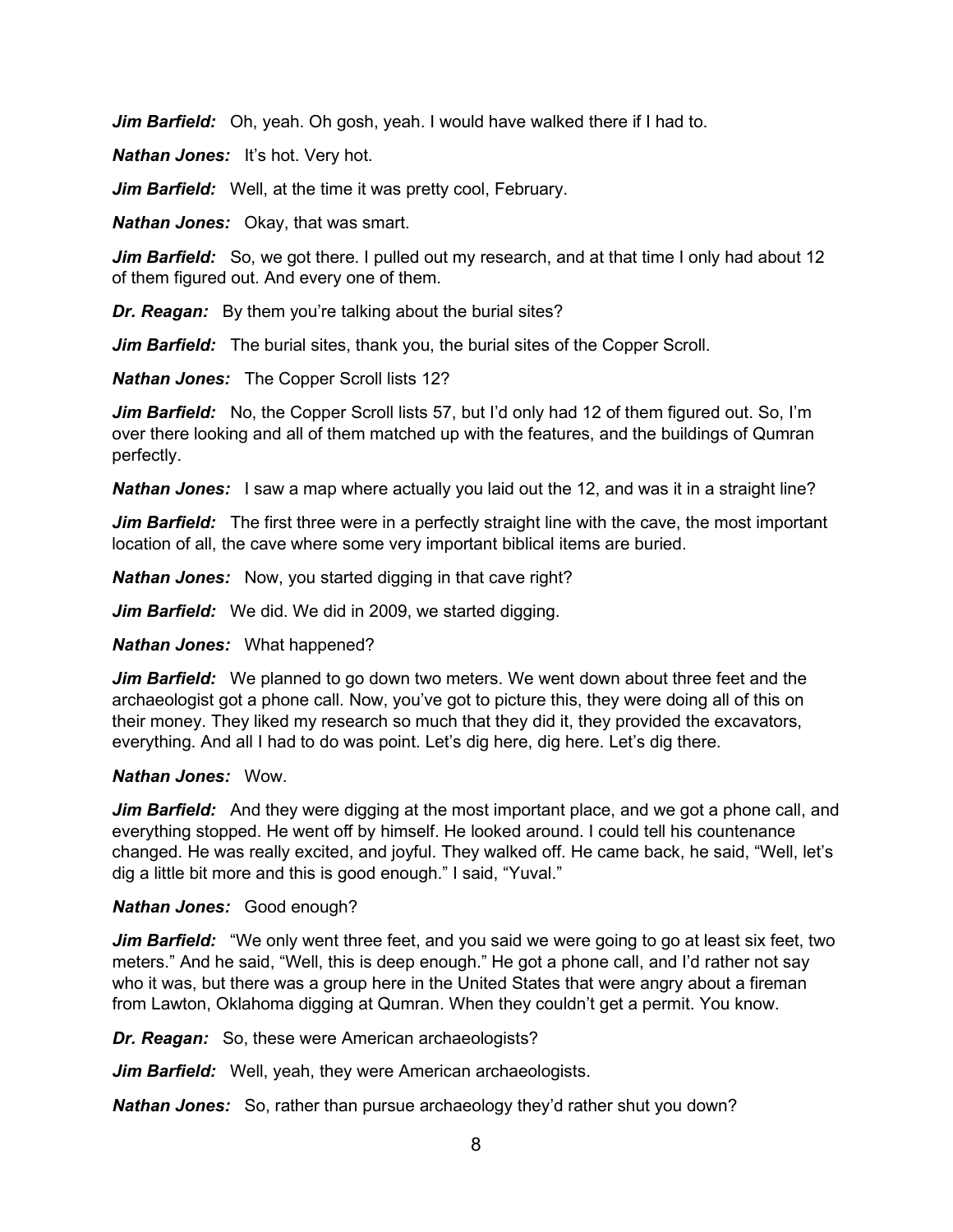*Jim Barfield:* Yeah, because I don't have a PhD.

*Dr. Reagan:* You have to understand the world of archaeology.

*Jim Barfield:* Oh, my gosh.

*Nathan Jones:* I read all the Amelia Peabody books, that's in there.

*Jim Barfield:* Cut-throat.

*Dr. Reagan:* I decided a long time ago that there's nobody in the world meaner than archaeologists, for the way they go at each other. Attack each other. Jealously. Incredible jealously.

*Jim Barfield:* Incredible jealously, you're right.

*Dr. Reagan:* It is just unbelievable.

*Jim Barfield:* And they did. They shut it down.

*Nathan Jones:* Well, did they go back and dig it up themselves?

*Jim Barfield:* No.

*Nathan Jones:* It's still?

*Jim Barfield:* No, it's still, everything is exactly as we left it in 2009. They just--they want to protect this stuff. It's under the Oslo Accords, you know anything found could be divided up between the Israelis, or between the--and the Israelis don't want that. They want these things to remain intact. This is their history. It comes from the heart of their history.

*Nathan Jones:* Well, what kind of treasures are we talking about? You said there were 50, how many again?

Jim Barfield: Fifty-seven.

*Nathan Jones:* Fifty-seven treasures, are we talking like the Ark of the Covenant? What are we talking about?

*Jim Barfield:* Well, let's talk about the ones that are within the other ruins. There is one of them that shows 900 talents of gold. Do you know how much that is in today's money?

*Nathan Jones:* A talent was a year's salary wasn't it?

*Jim Barfield:* A talent, no that is way more than that, a talent is way more. Each talent it worth a million dollars, minimum.

*Nathan Jones:* Wow. In today's money.

*Jim Barfield:* Yeah. The actual gold that is buried there, if it is 75 pounds like we think it is, we're talking one billion dollars minimum. In one location.

*Nathan Jones:* Buried in just one location.

*Jim Barfield:* And remember there are 57.

*Dr. Reagan:* That is one location. What are some of the other objects?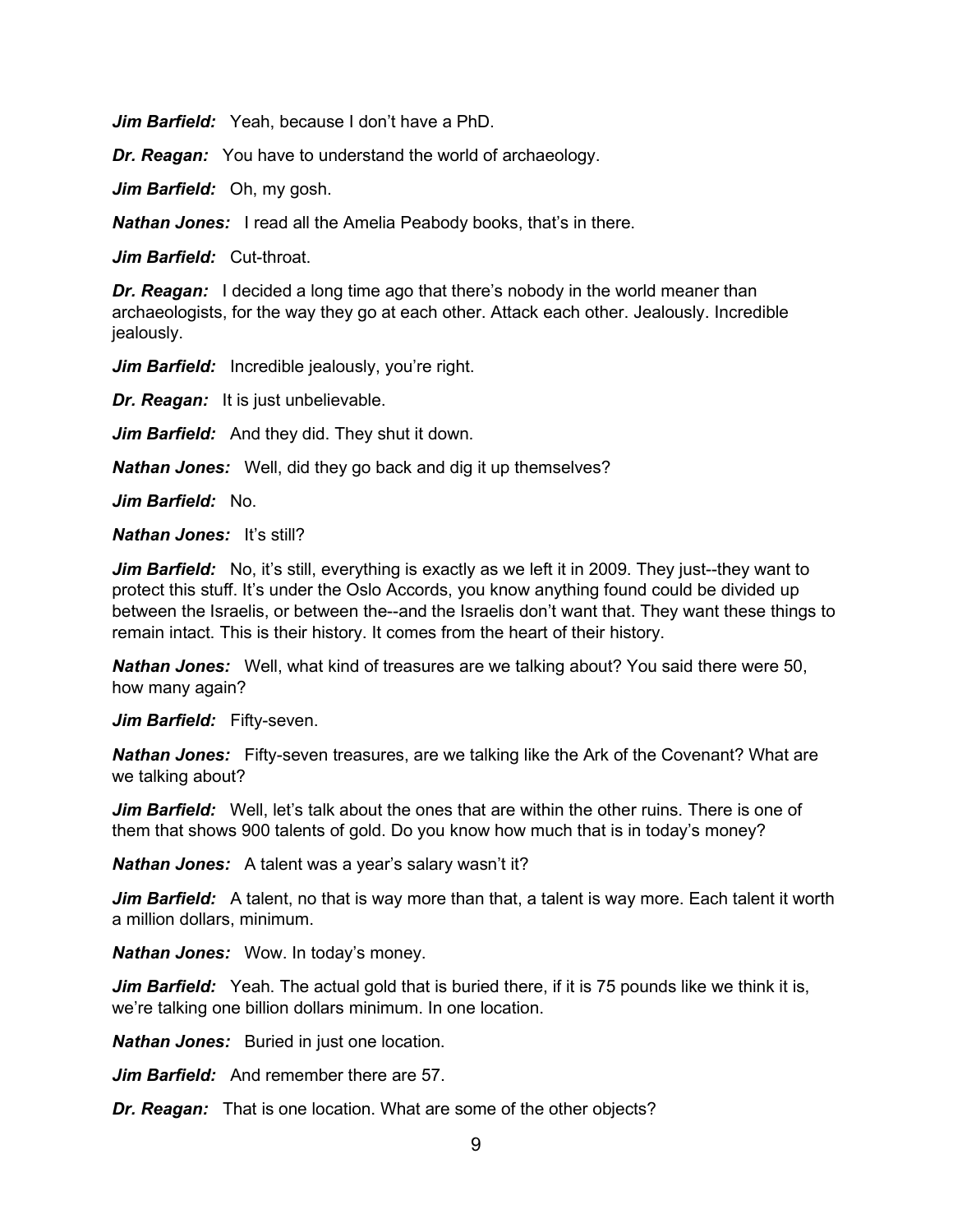*Jim Barfield:* You ever heard of the ephod?

*Nathan Jones:* What the high priest wore, right?

*Jim Barfield:* Yeah, the breastplate, in that cave that I was telling you about. Location number 1, number 2, number 3, remember are in a straight line. Well, that cave, and the number location 3 it says that ephod is in that cave. And not only that, when you go to the last five of The Copper Scroll, now listen to this, the last five 53, 54, 55, 56, 57 is also the cave. And they said the treasures of the house, the wealth of the house is in that cave. What house do they think they're talking about?

*Dr. Reagan:* The Temple.

*Jim Barfield:* The Beit Hamikdash, the house, the holy place is inside of that cave.

*Nathan Jones:* Well, how come the Temple Institute who wants to rebuild and make the Third Temple not want that ephod.

*Jim Barfield:* Oh, they do. They want it bad.

*Nathan Jones:* They are even kept from it, okay.

*Jim Barfield:* Matter of fact I tried to communicate with them and some others in Israel, because those items have got to be protected. And those Jewish guys, those Rabbis, they want to protect it with all their heart, they want to protect these things.

*Nathan Jones:* I'm curious there is one part that is missing for me. If these are First Temple artifacts why weren't they not dug up and put in the Second Temple.

**Jim Barfield:** Very good reason. The Second Temple was good, actually the Second Temple was Zerubbabel's Temple. Third Temple was Herod's Temple. They were not going to dig them up until the heart of Israel was right. I'm telling, they want to make sure that these things are used properly.

*Dr. Reagan:* By the same token they did not have the Ark of the Covenant in the Second Temple.

*Jim Barfield:* No, they did not have it in the Second Temple.

*Dr. Reagan:* Because it was under Roman control during most of that time, and they didn't want it.

*Jim Barfield:* Yeah, the Romans, the High Priest at the time of Jesus he was a plant, he was a bought and paid for position. An Edomite, it was supposed to be Levites, from the tribe of Aaron, you know Aaronic Blessings that sort of thing. Well, that's who was supposed to be in charge, but it wasn't.

*Dr. Reagan:* Now, you talked about your original excavation there and how it was interrupted. But you've done things since then. Tell us about the scans you did.

*Jim Barfield:* In 2014 a gentleman by the name of Moshe Feiglin meets me at Qumran.

*Dr. Reagan:* Okay, he is a member of the Knesset.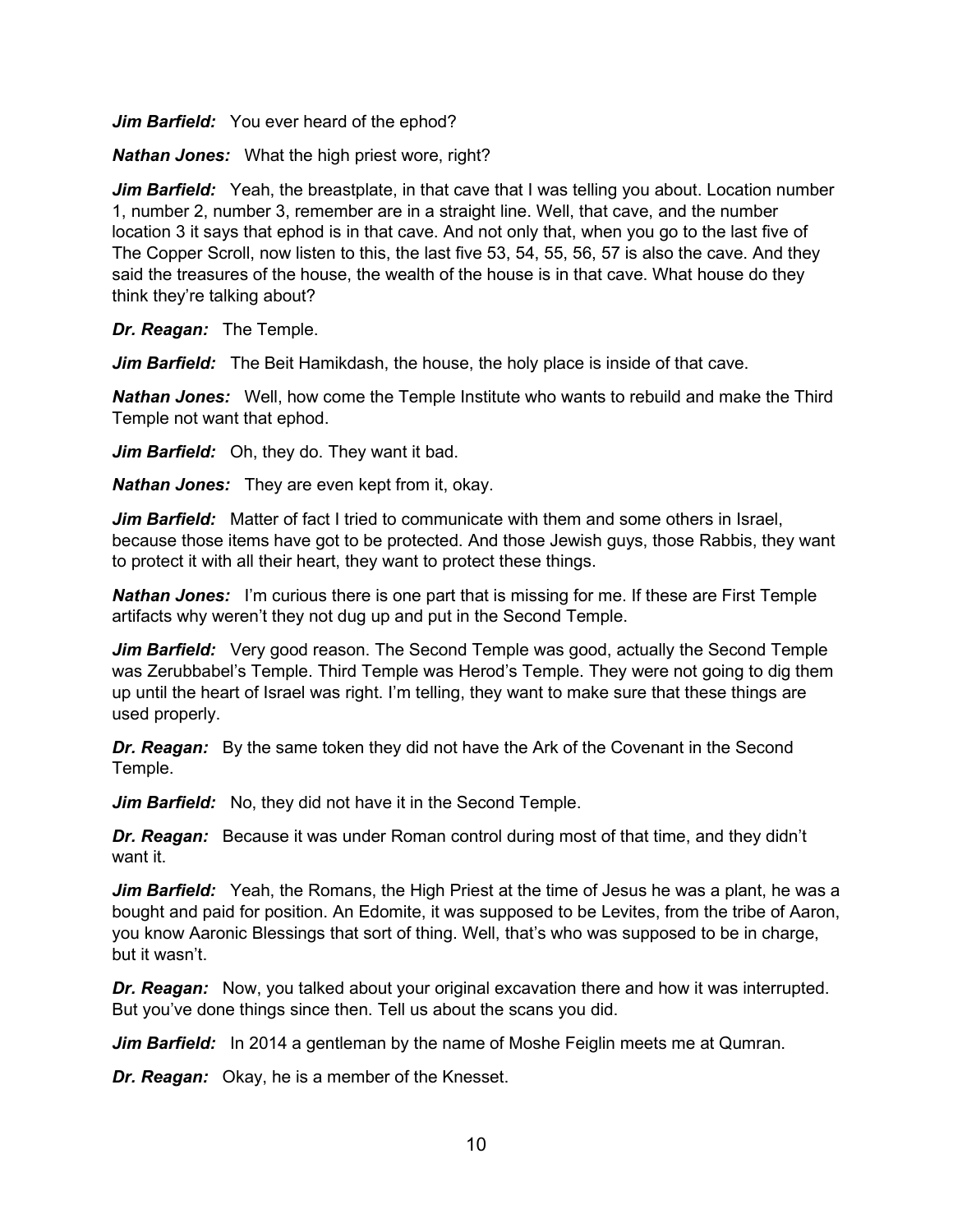*Jim Barfield:* He was a member of the Knesset. He was the Deputy Speaker of the Knesset, which is the Parliament for Israel. So, when I say Knesset think Parliament. He talked to me, and he planned to go out there to Qumran with me, and he did. A month later I'm getting out of my car, he's getting out of his car, he's got a limousine with his entourage with him and we start walking up to Qumran to do the scan. And I ask him, I said, "Are you sure this is okay?" He said, "No."

#### *Nathan Jones:* No.

*Jim Barfield:* I looked at my buddy Chris Knight, and I--

*Dr. Reagan:* He has immunity though. You don't have it.

**Jim Barfield:** Yeah, and you know what he told me? I said, "Well, do you have an attorney?" He said, "Yes, I've got an attorney." I said, "But will he protect me?" He said, "No." I said, "I'm on my own here." So, my wife and my youngest son stayed in the parking lot. I said, "You are going to have to get me out of jail if this happens."

*Nathan Jones:* So, you are doing all these scans while there are tourists running around?

*Jim Barfield:* Oh, yes, tourists, and the guard at Qumran came up to us. And he was saying, "What are you doing?" And Moshe said, "Let me handle it." So, he starts talking to him in Hebrew and the guy is listening. He calls down to the front desk, yeah to the main guy, but I knew the director of Qumran he and I were buds. And he said, "Come along."

#### *Nathan Jones:* Oh, okay.

*Jim Barfield:* So, we got to scan. And we scanned four locations. And all four locations showed massive quantities of non-ferrous metals, meaning brass, copper, silver, massive quantities.

*Dr. Reagan:* And you were using a pretty powerful scan weren't you?

*Jim Barfield:* Yeah, the detector penetrates down to 50 feet minimum.

*Nathan Jones:* That's amazing because when you go to Qumran, and it's by the Dead Sea so there is nothing, it is just empty. And to think that all of these treasures potentially are under all that useless sand and tourism.

*Jim Barfield:* Under the feet of hundreds, and hundreds of tourists just about every day.

*Nathan Jones:* Wow.

*Jim Barfield:* And they have no clue.

*Dr. Reagan:* Well, what is next on your agenda?

*Jim Barfield:* The next thing is we are waiting on the election to get over with.

*Dr. Reagan:* Oh, yeah.

*Jim Barfield:* Yeah, they got it with Benny Gantz and Benjamin Netanyahu, just a couple days ago they handed over the process for structuring the government to Benny Gantz.

*Nathan Jones:* As of November 2019.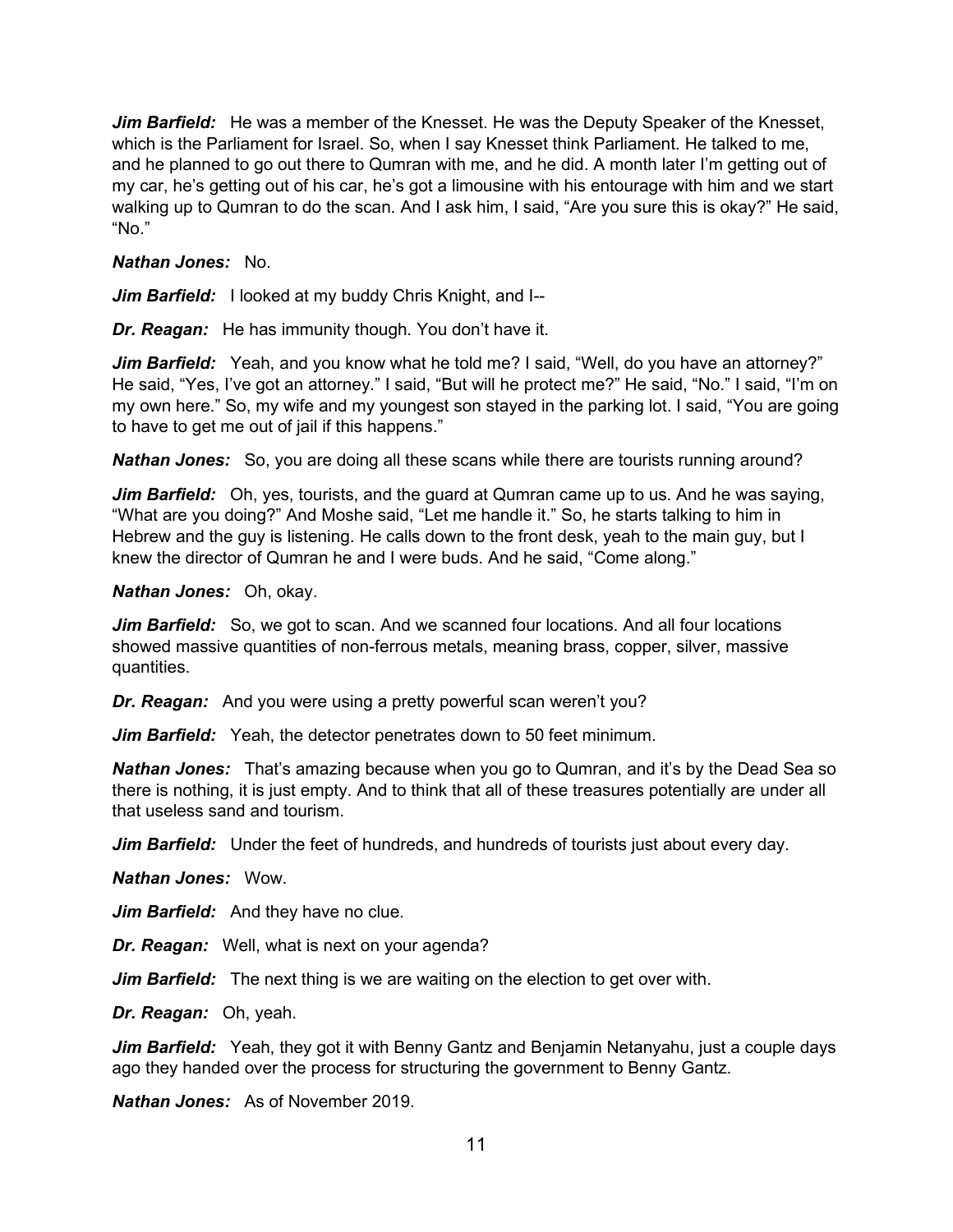*Jim Barfield:* Netanyahu couldn't do it. He couldn't get it pulled together. Which I was pulling for him, because of two reasons. One Moshe Feiglin was now and would have been within a high position within the Parliament, within the Knesset. And Netanyahu had just announced that he was going to annex the Jordan Valley, and a portion of land.

*Dr. Reagan:* That's important.

*Jim Barfield:* And it is even more important, well, not sure if it was more important--

*Nathan Jones:* Because then they'll have control over the land and can dig.

*Jim Barfield:* Yeah, because Qumran sits there.

*Dr. Reagan:* Plus, whatever comes out of the ground.

*Jim Barfield:* That's it. Because of the Oslo Accords now it's all Israel, and it surrounds Qumran. Perfect timing. Because if we get to do an excavation now, no one can say, "Well that's ours." I bet you there going to, but they can't say this is ours, because then it is under Israeli control. That's what our holdup is right now.

*Dr. Reagan:* How have you been able to finance all of this?

*Jim Barfield:* We initially, we asked for funding, and we got a nice, just exactly what we needed. And then--

*Dr. Reagan:* From whom? The government of Israel, or what?

*Jim Barfield:* No, from people like us.

*Nathan Jones:* Oh, donors.

**Jim Barfield:** Just donors. Just guys. Grandma's and Grandpa's and that's how we got our funding. But I don't like to ask for money. And this gentleman, I'm not going to say his name, but he's a rancher, and he told me, said "Jim," he said, "whatever you need you let me know." He said, "We'll take care of it." That's how we funded this.

*Dr. Reagan:* Well, you've certainly been very frugal if you're going over there and staying in hostels.

*Jim Barfield:* Hostels. Yeah we've stayed in Zion Square.

*Dr. Reagan:* In fact, you told me that to date you've only spent like \$150,000.

*Jim Barfield:* Yeah, maybe plus or minus \$20,000. But yeah, we've been eating on Ben Yehuda Street. Eating falafels out in the open.

*Nathan Jones:* Not living on Ramen Noodles?

*Jim Barfield:* No, we didn't have any, or we would have been eating on them. We had people. We've been blessed. People have given us the keys to their homes and allowed us to stay in Israel. And they were beautiful homes. Just wonderful people. And that is a blessing from God.

*Dr. Reagan:* Well, it sounds like the Lord has been blessing you.

*Jim Barfield:* Very much so.